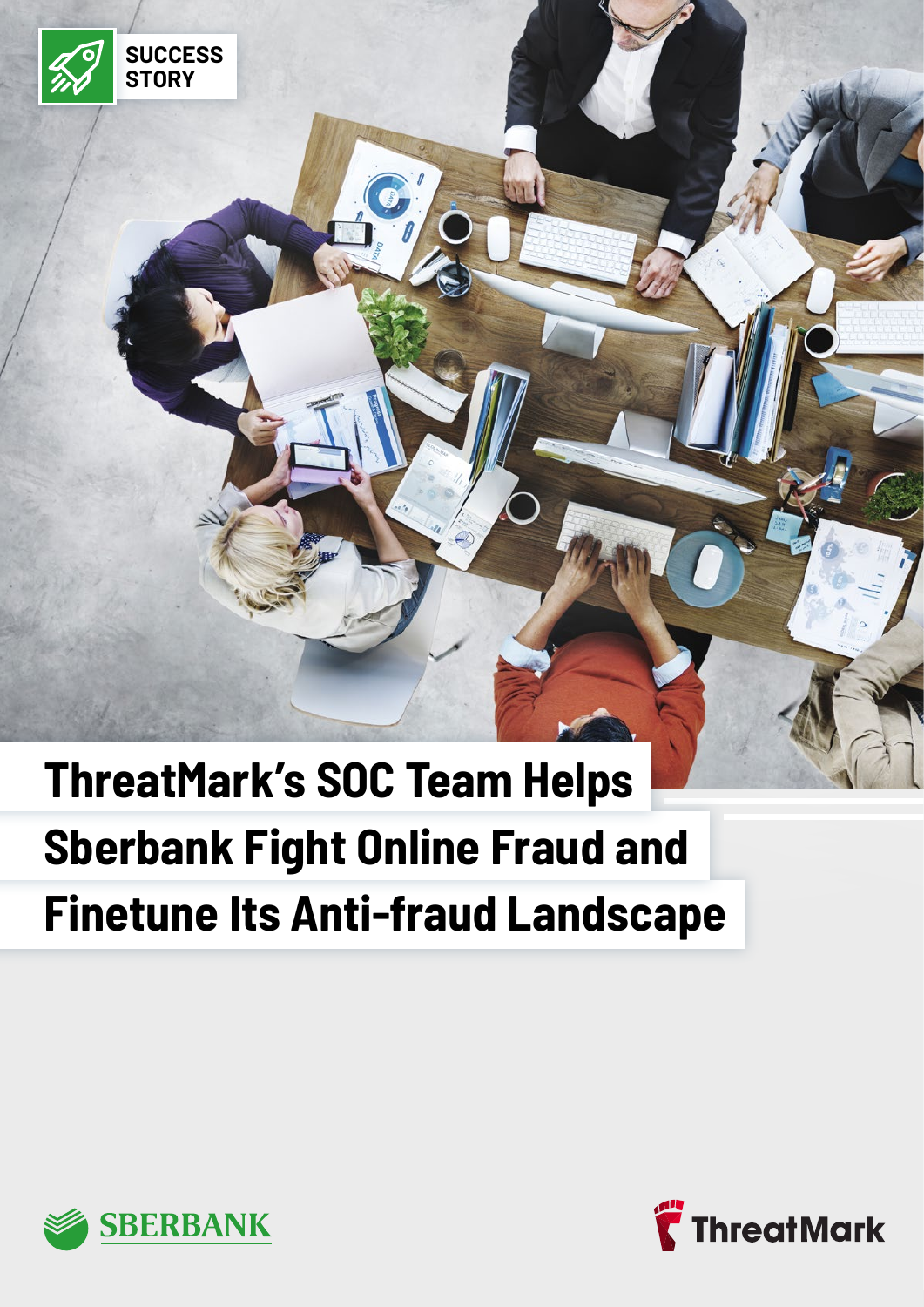

ThreatMark helps the bank with building secured and threat-safe digital banking with a dedicated team of professionals from our Security Operation Center (SOC). Our analysts are working diligently around the clock to analyze, discover and identify new phishing sites & malware threats. They proactively help with specific cases and provide advisory guidance in fine-tuning our client's anti-fraud systems. In this success story, read how ThreatMark SOC team closely works with Sberbank to strengthen the bank's online banking fraud mitigation.

Sberbank in Czech Republic is the local branch of the biggest Russian bank which has 20,000 branches internationally, with over 260 thousand employees internationally. In Russia alone, 70% of population uses Sberbank in 11 Regional Banks and 14,000 branches. The bank's international network is made up of subsidiaries, branches, and representative offices in 21 countries, including the Czech Republic.

ThreatMark was delighted by the Sberbank initiative to kick-start the cooperation and commitment to go beyond in trusting their customers and protecting their personal & business banking.

From the start of the cooperation in 2017, Sberbank insisted on innovation in solving the key challenges – unauthorized and fraudulent transactions. To tackle the challenge, they implemented ThreatMark's solution offering reliable & strong protection for their international customers, enhanced with consultation services from ThreatMark's Security Operation Center (SOC).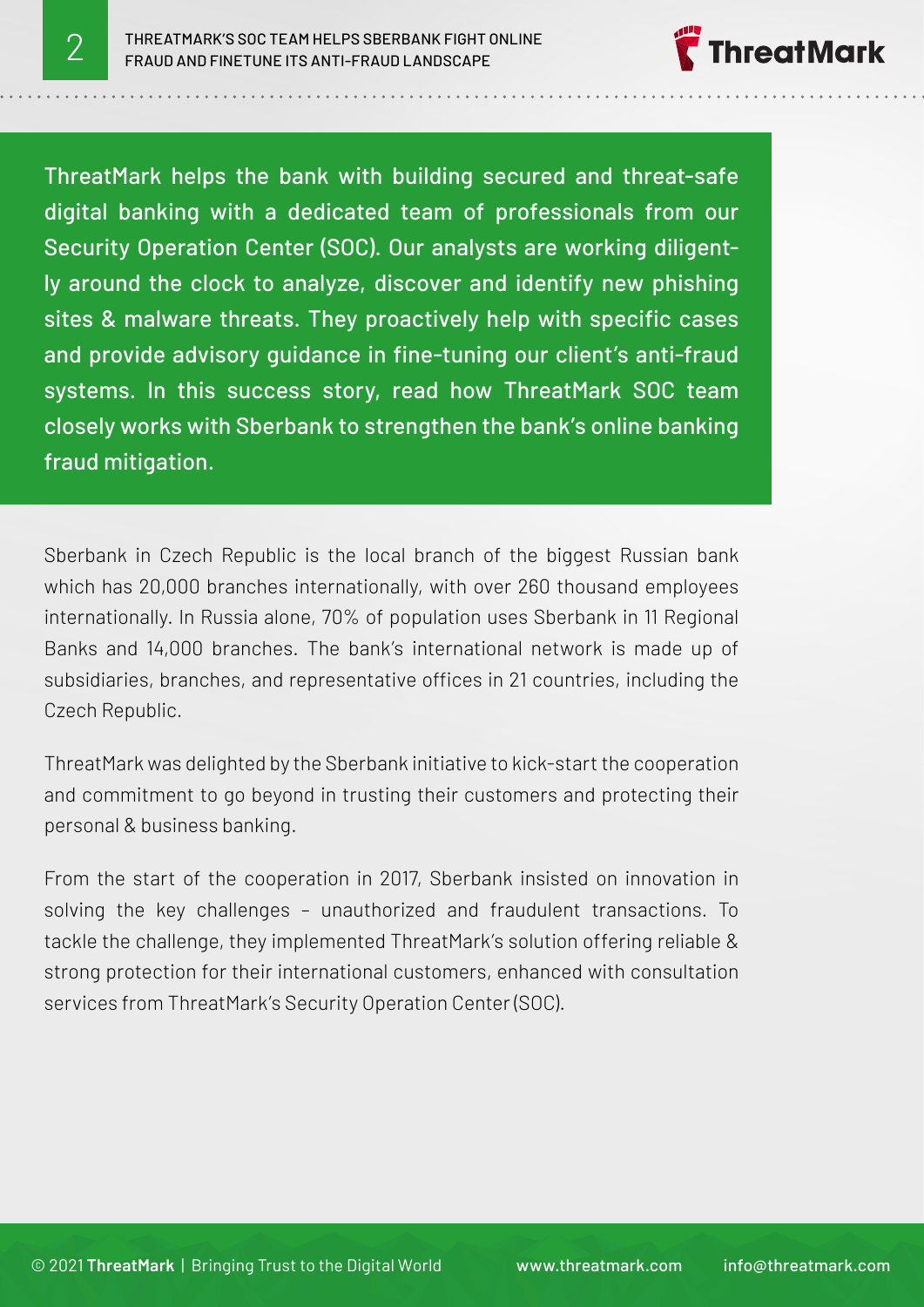## INTRODUCING SOC

SOC is an essential component used by the majority of ThreatMark's customers. It allows each one of them to benefit from the proactive research & shared intelligence on cyber threats & malicious activities.

ThreatMark's SOC team relies on two distinct sources for their work. We call these on-page and off-page elements. On-page elements include anonymized data (such as unknown malicious code samples, phishing attempts, suspicious operations, device identifiers, and user behavioral patterns) which are collected from all deployments. Off-page elements include various proprietary methods in scanning and probing the internet for new threats & malicious activities. The data from both sources are pooled and thoroughly analyzed.

This analytic work produces signatures - descriptions of bad actors modus operandi. After the initial analytic processing, signatures are then pushed to our centralized security knowledge center to ensure that all our client's instances are ready to face this kind of risk. It is important to note that the same process & methods apply for both old and new (never identified before, so called zeroday malware) threats. By combining both on-page and off-page dimensions, ThreatMark casts a wide probing net and is able to detect, promptly alert, and mitigate all cyber threats.



*We appreciate that your anti-fraud team let us look under the hood of hackers' work and keep our fraud analysts up to speed against new cyberthreats happening in the digital world*



**Klára Vítková** Senior Fraud Specialist @Sberbank Czech

**preatMark** 

Z Z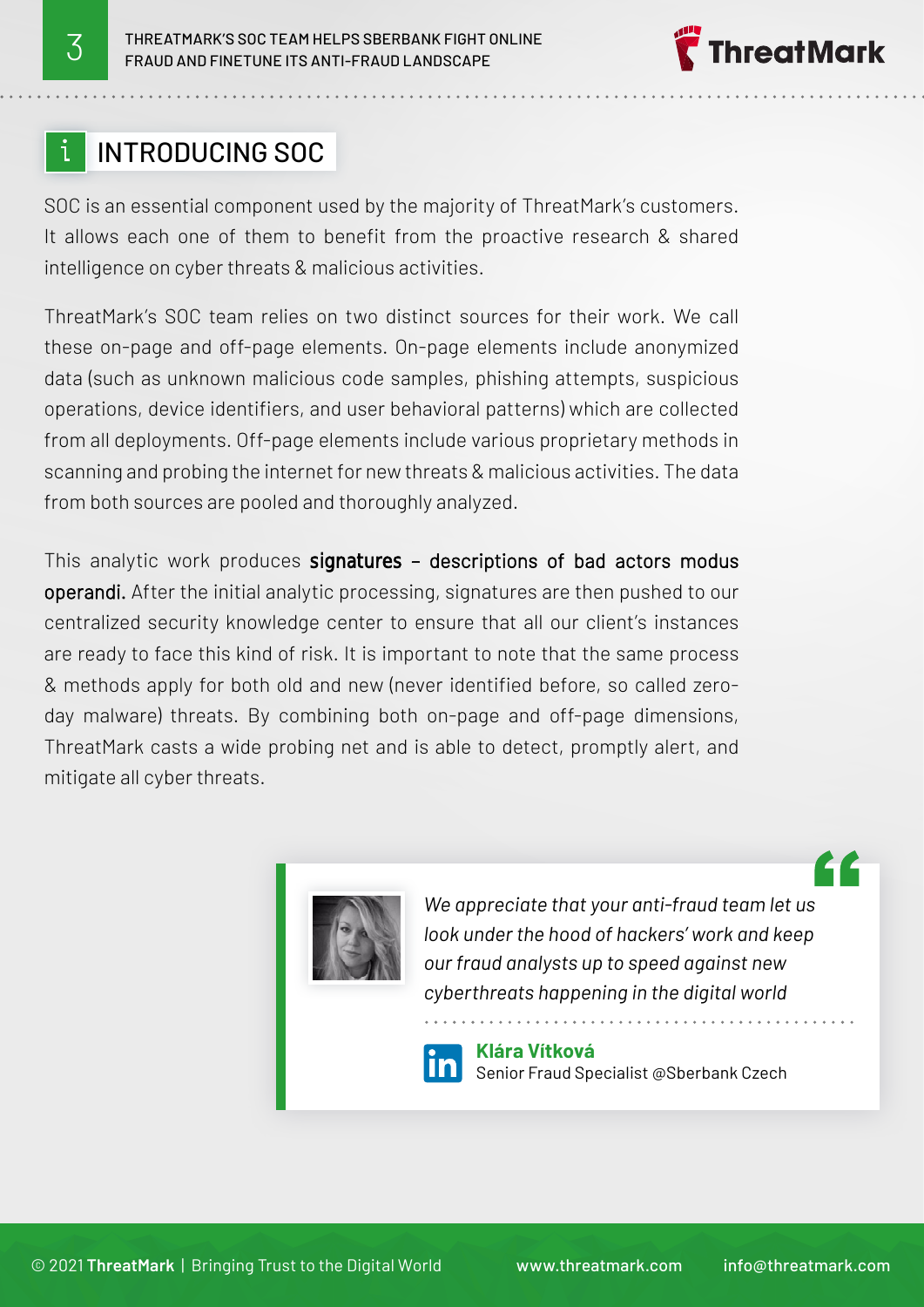

## **P** CONSULTANCY & WORKSHOP

Additionally, ThreatMark's SOC team is engaged in consultancy and educational activities for our clients. On the client's request, the team can organize and implement a workshop on the latest cyber threats and prevention methods. For Sberbank, our SOC team organized a 2-day workshop focused on new malware types for both internet and mobile banking channels. Training consisted of reallife examples and best practices when it comes to identification and mitigation of these threats.



The feedback ThreatMark team received from Sberbank attests to the necessity of timely education & raising security awareness activities. To quote Klára Vítková: *'After the three years that Sberbank works with ThreatMark, we appreciate that your anti-fraud team let us look under the hood of hackers' work and keep our fraud analysts up to speed against new cyberthreats happening in the digital world. We consider ThreatMark's team to be full of experts in the field, and Sberbank's team is delighted to have them on board.'*